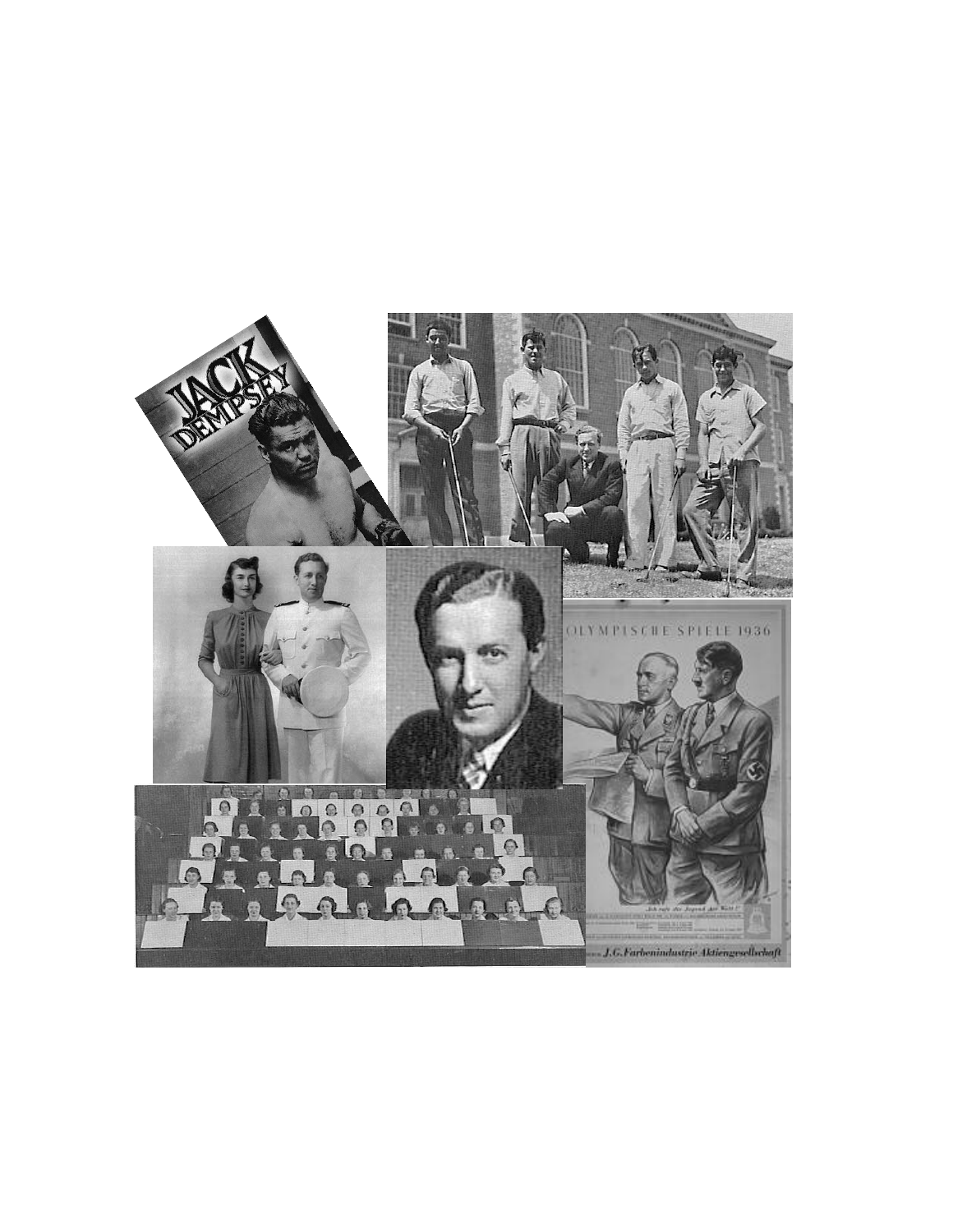

Al Capone, "Scar Face" and his mob took over Chicago's underworld in 1929



Paul Whiteman Band- 1921sheet music



**Carmichael** Recorded "Stardust" at Gennett in Richmond in 1927. Friend of

Hoagie

Charles is pictured in the summer of 1924 learning to fly in a WW I training plane, the "Jenny" at

Poor

eyesight kept him on the ground and sent him to

Richmond to teach at





1938 Block M cheer block with 66 girls in red scarves, white knit blouses and many



1938 golf team finished second in state with Clayton Bartel, ' , Allen Coulter, Alder Hankosky, Lawrence Harris, Dick Land and Al Nicolletta, all class of 1939, with McNaughton in the center. They were known as the Divot Diggers. These boys were well dressed and well



The 1940 golf team featured the first girl golfer, Sue Land Fulmer, Class of 1941.

Duane Snodgrass, Class of 1929, well know musician from Morton got

Mortonite off the ground.





Mortonite-Jig-Sav





The boys from Richmond who traveled to Europe in 1936 with McNaughton.



McNaughton photo of Hitler addressing



McNaughton thought that Hitler was a "sharp organizer and well liked" as did others who came to Germany that